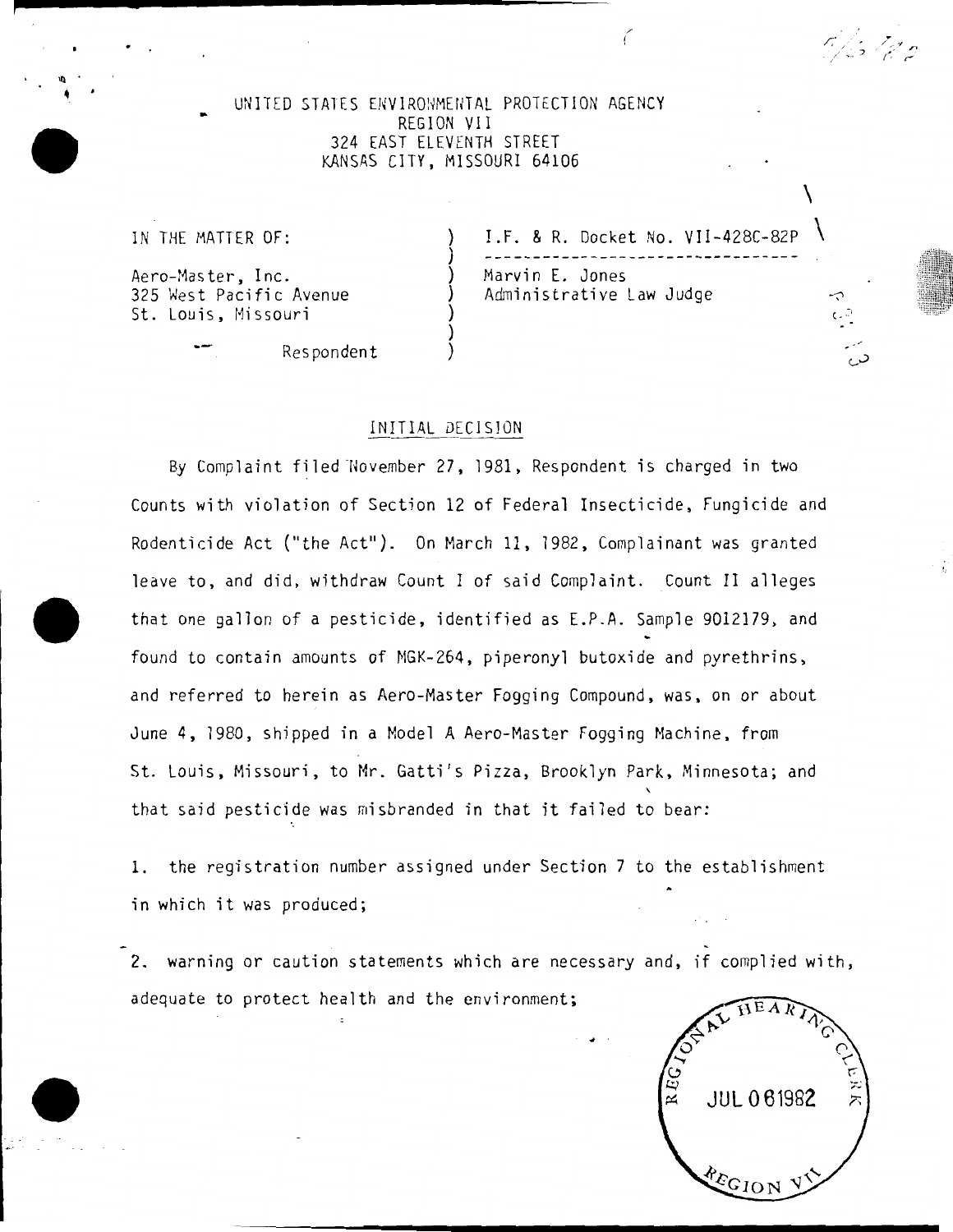3. the warning or caution statement "Keep Out of Reach of Children", together with a signal word such as "Caution"; and

4. an ingredient statement giving the names and percentages of each active ingredient, together with the total percentage of the inert ingredients.

Section  $12(a)(1)(E)$  (7 U.S.C.  $6136j(a)(1)(E)$ ) of the Act provides: "Sec. 12. UNLAWFUL ACTS.

"(a) In General. -

*r-·* 

- "(1) ... it shall be unlawful for any person in any state to (sic) sell, offer for sale...ship, deliver for shipment...to any person -
	- $"(\text{E})$  any pesticide which is...misbranded;"

Section 2(p) (7 U.S.C. §136(p)) defines label as follows:

"(1) Label. - The term 'label'means the written, printed, or graphic matter on, or attached to, the pesticide or device or any of its containers or wrappers."

The regulation, in pertinent part, governing label requirements states at 40 CFR  $162.10(a)(4)$ :

"(4) Placenent of Label -

-2-

"(i) General. The label shall appear on or be securely attached to the immediate container of the pesticide product. For purposes of this Section, and the misbranding provisions of- the Act, 'securely attached' shall mean that a label can reasonably be expected to remain affixed during the foreseeable conditions and period of use..."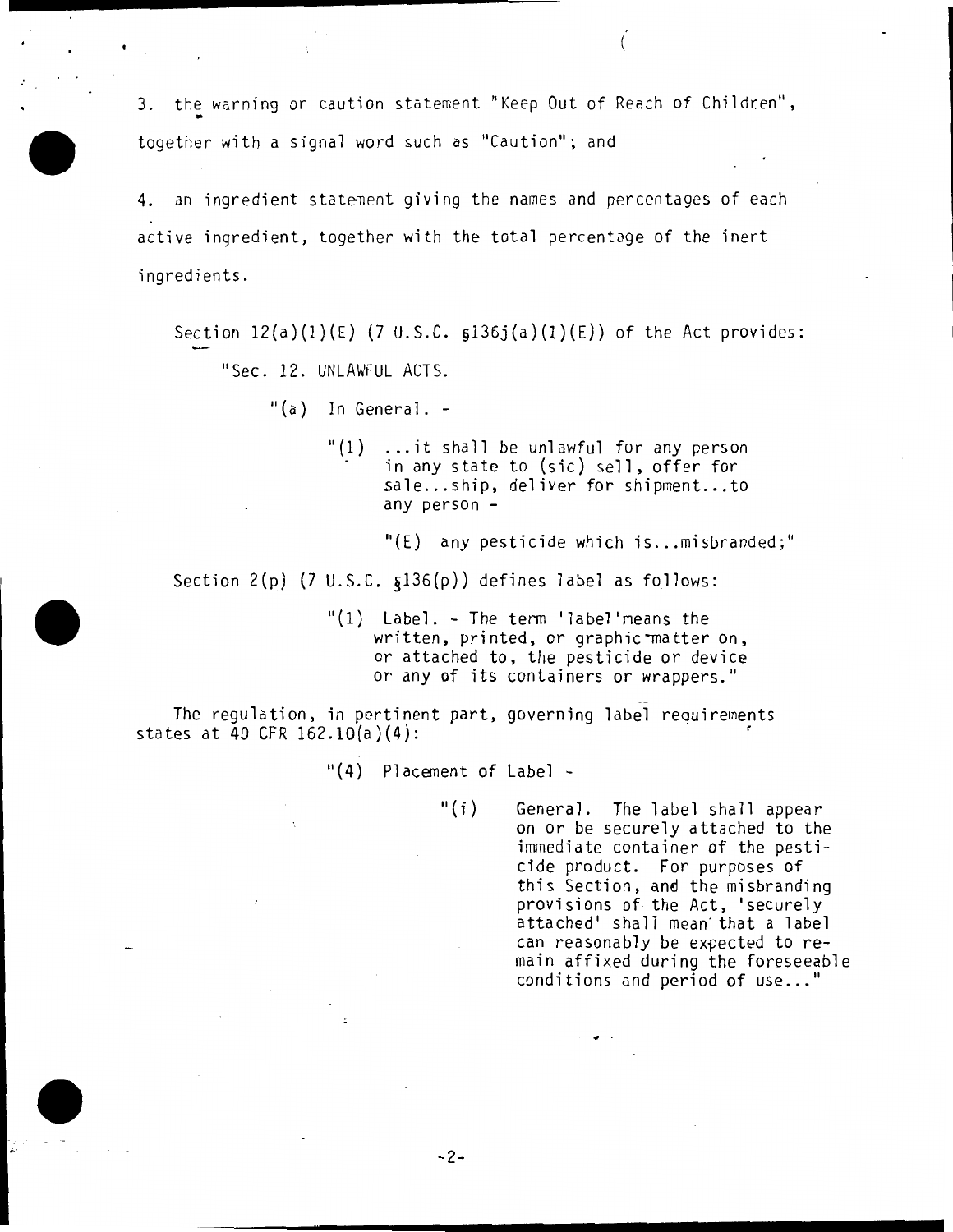Section  $2(q)$ ,  $(7 \cup .5.C. 3136(q))$  defines "misbranded" as follows:

"(q) Misbranded. -

"(1) A pesticide is misbranded if-

- "(D) its label does not bear the registration number assigned under section 7 to each establishment in which it was produced; ...<br> $\qquad \qquad \star \qquad \star$
- $"$ (G) the label does not contain a warning or caution statement which may be necessary and if complied with, together with any requirements imposed under section 3(d) of this Act, is adequate to protect health and the environment; ...

"(2) A pesticide is misbranded if-

-3-

- "(A) the label does not bear an ingredient statement on that part of the immediate container (and on the outside container or wrapper of the retail package, if there be one, through which the ingredient statement on the immediate container cannot be clearly read) which is presented or displayed under customary conditions of purchase, except that a pesticide is not misbranded under this subparagraph if:
	- "(i) the size of (or) fonn of the immediate container, or the outside container or wrapper of the retail package, makes it impracticable to place the ingredient statement on the part which is presented or displayed under customary conditions of purchase: and
	- "(ii) the ingredient statement appears prominently on another part of the immediate container, or outside container or wrapper permitted by the Administrator; ...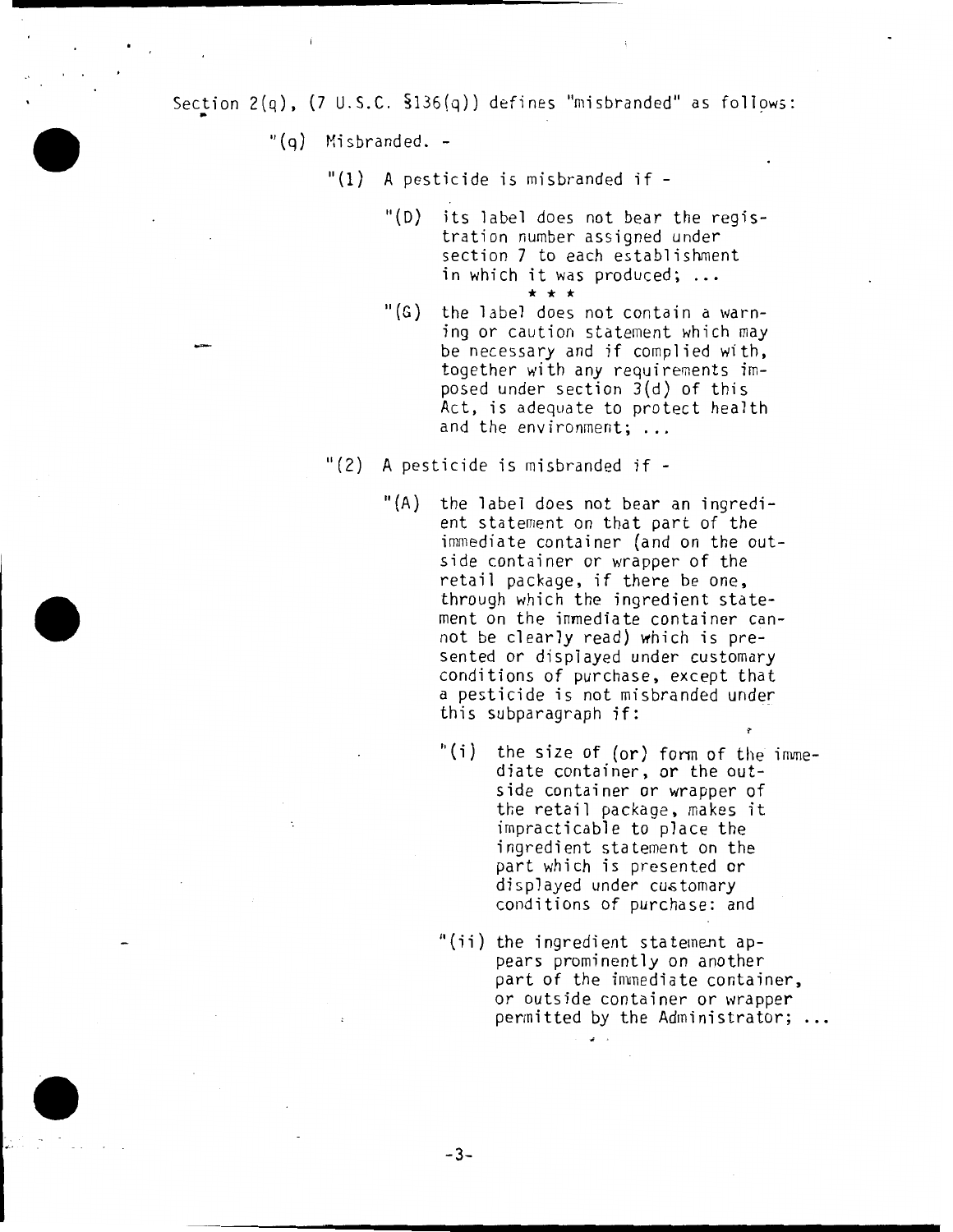- $"$ (C) there is not affixed to its container, and to the outside container or wrapper of the retail package, if there be one<br>..., a label bearing -
	- " $(i)$  the name and address of the...<br>registrant...;
	- " $(i)$  the name...under which the pesticide is sold;
	- "(iii) the net weight... of the content; ...
	- "(iv) ... the registration number assigned to the pesticide under this Act, ... "

An evidentiary hearing was held in Courtroom 313, U.S. Court House, 1114 Market Street, St. Louis, Missouri, on Wednesday, May 5, 1982. Prior to hearing, the parties agreed  $(T.7)$  to the following stipulations read into the record:

1. on or about June 4, 1980, Respondent shipped a Model A Aero-Master fogging machine from St. Louis, Missouri, to Mr. Gatti's Pizza, Brooklyn Park, Minnesota;

2. at the time of said shipment, said fogging machine contained one gallon Aero-Master fogging compound, a pesticide;

3. said fogging machine and pesticide was received by Mr. Gatti's on June 6, 1980, and returned to Respondent on July 14, 1980;

\_4. the documents identified as Exhibit A to Respondent's answer, which · includes labeling materials as follows: A sufficient ingredient statement, a registration number, a cautionary statement.

The above should be received in evidence.

 $\mathcal{L}^{(1)}$ 

-4-

----------------------------................. ..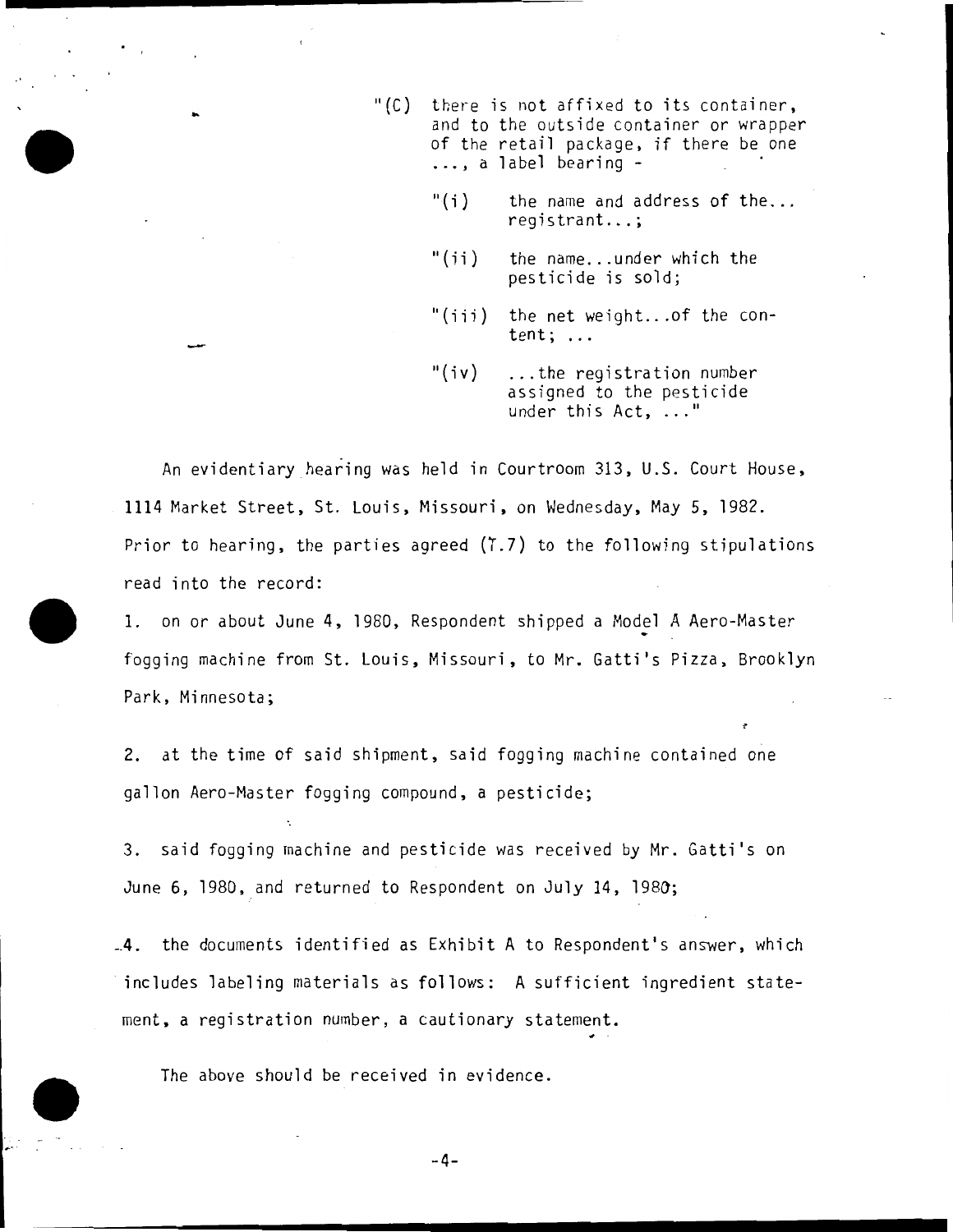Complainant does not stipulate that such materials accompanied the • subject shipment or that such materials were properly attached to the said fogging machine.

5. the salient issue in this case is (a) were the materials in Paragraph (4) above packed with the fogging machine at the time of shipment; and (b) were said materials properly attached to the fogging machine~containing the pesticide;

6. Complainant stipulates that it has no record of previous violations by Respondent;

7. gross sales of Respondent place it in Category 4 (\$700,000 to \$1,000,000 per annum) for purposes of determining the size of that business.

Having fully considered the proposed findings of fact, conclusions of law, briefs and arguments filed by the parties, along with the evidence of record, I make the following Findings of Fact and Conclusions of Law:

### FINDINGS OF FACT

1. On or about June 4, 1980, Respondent shipped from St. Louis, Missouri to Brooklyn Park, Minnesota, a Model A Aero-Master Fogging Machine.

2. Said Fogging Machine contained approximately one gallon of Aero-Master Fogging Compound (a liquid) which is a pesticide as hereinabove stipulated.

-5-

------------------------............... ....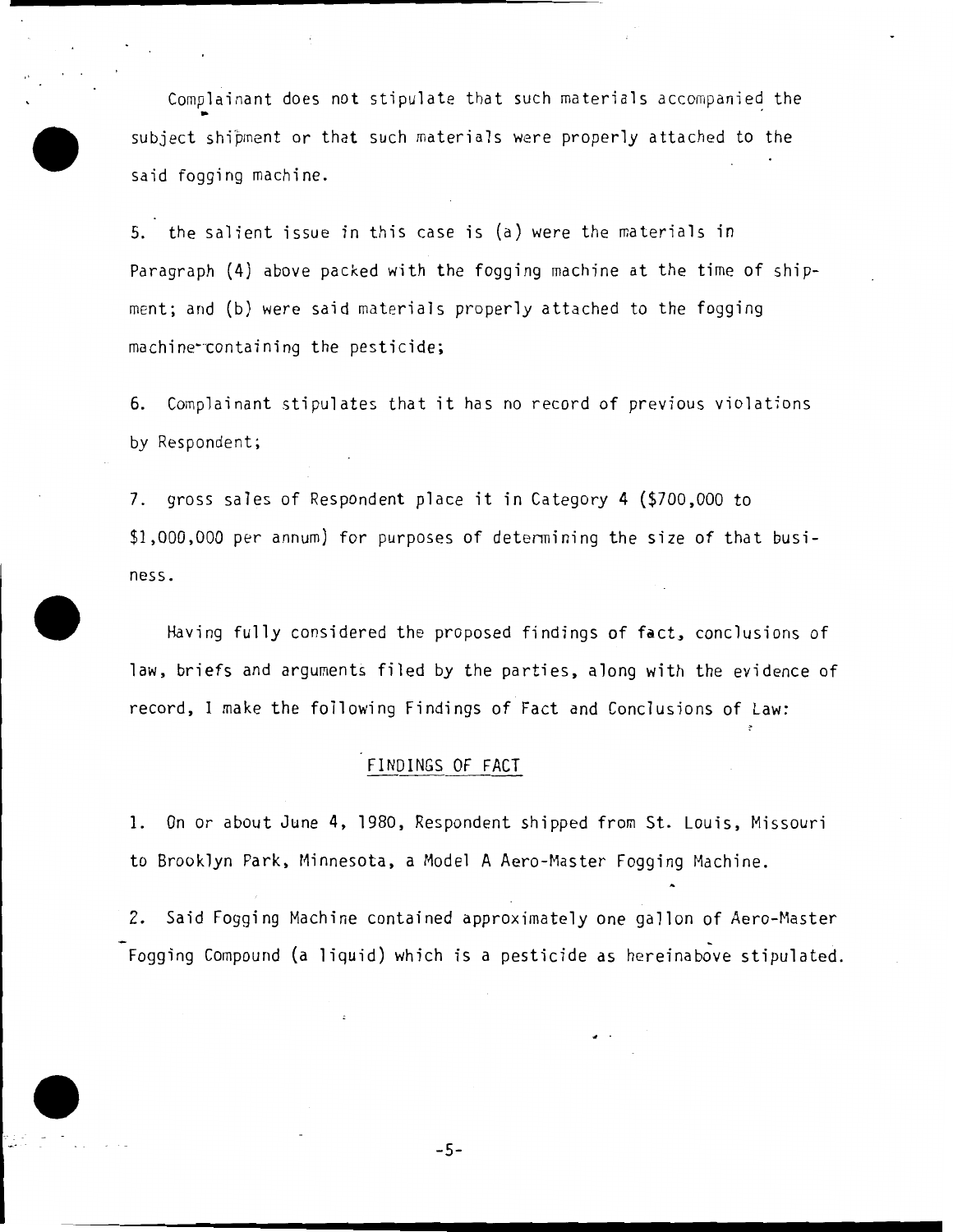3. Certain labeling materials, i.e., the "label" (Respondent's Exhibit A), containing (a) a sufficient ingredients statement; (b) the appropriate registration number; and (c) cautionary statements and ingredient statements, sufficient to satisfy, as to content, the requirements of said Section 2(q), accompanied the said shipment, supra.

4. The said label was not affixed to the said fogger in a manner that it could reasonably be expected to remain affixed during a foreseeable period of use, but, rather, said "label" was contained in a cellophane packet which was tied to the handle of said Aero~Master Fogging Machine (T.20).

5. The "fogging machine" is not a disposable item but is intended to be used over and over, for various purposes, for an extended period of time (T.22); whereas, the plastic gallon bottle, now used for shipment of said pesticide, and bearing the subject label as required by the Act (T.26), is a "disposable container" (T.26, line 24; T.27, line *31.* 

6. The current method of shipment (Exhibit I), used by Respondent, packs the Fogging Machine and a one-gallon plastic bottle of subject pesticide as separate entities (T.23, line 25), and the pesticide label is wrapped around and securely attached to the plastic bottle containing the pesticide (T.25).

### CONCLUSIONS OF LAW

1. Shipment by Respondent of subject pesticide, then contained in said Aero-Master Fogging Machine on which immediate container the prescribed label was not securely attached, is a violation of Section 12 of the Act.

-6-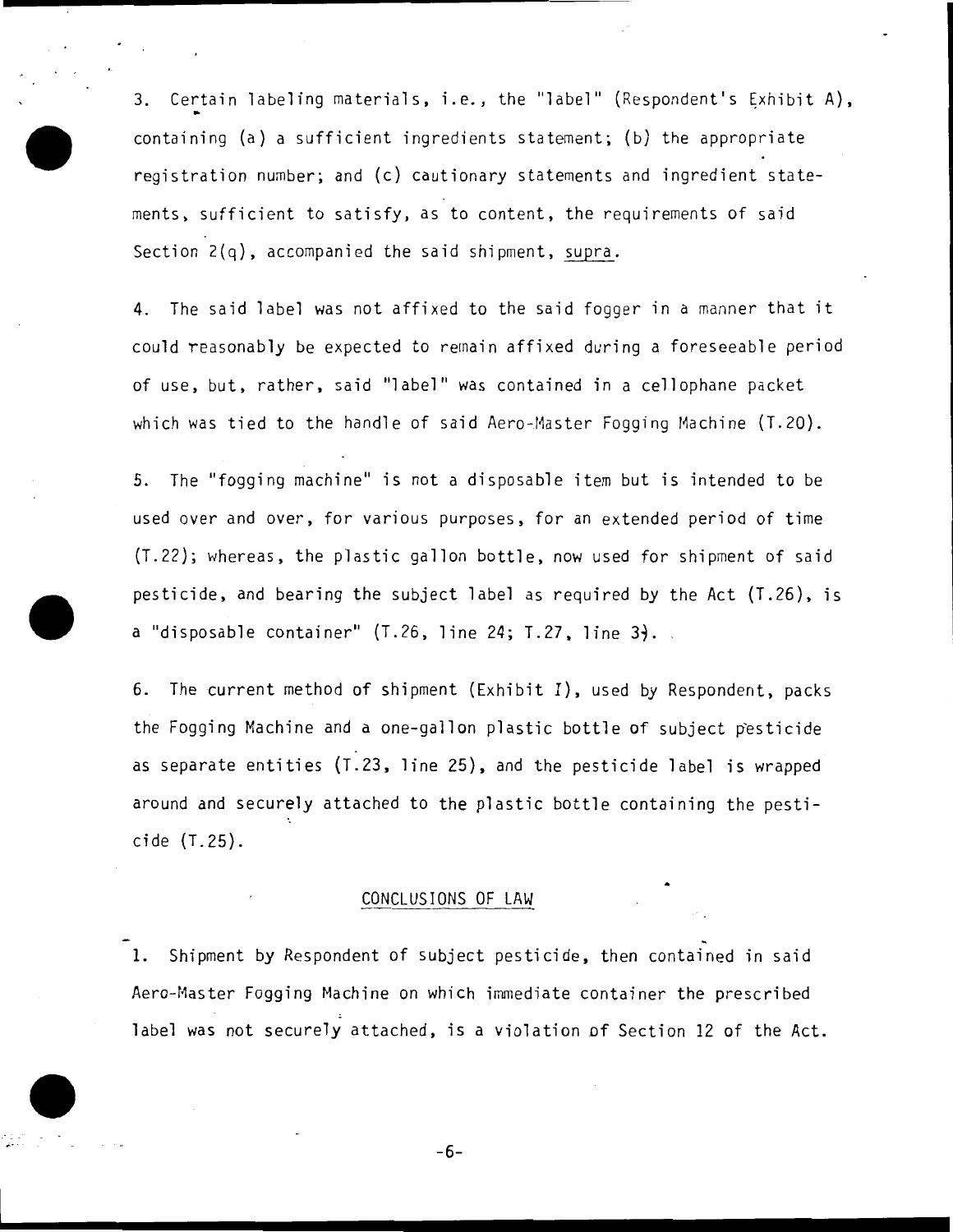2. The current method of shipment of subject pesticide used by Respondent, where said pesticide is contained in a one-gallon plastic bottle, with appropriate prescribed label securely attached thereto, complies with the requirements of the Act.

3. The requirement that the prescribed pesticide label be securely attached to the immediate container used for shipment of said pesticide is regulatory in nature, i.e., the registration was approved for the said pesticide with the requirement and expectation that the label approved would be applied and displayed strictly in accordance with the applicable law and regulations so that maximum protection for the public health and environment would be assured.

#### CIVIL PENALTY

Section 14 of the Act {7 U.S.C. 1361) provides as follows:

"Sec. 14. PENALTIES.

"(a) Civil Penalties. -

- "(1) In General. Any registrant...retailer, or other distributor who violates any provision<br>of this Act may be assessed a civil penalty... of not more than  $$5,000$  for each offense."... \* \* \*
- $"(4)$ Determination of Penalty. - In determining the amount of the penalty, the Administrator shall consider the appropriateness of such penalty to the size of the business of the person charged, the effect on the person's ability to continue in business, and the gravity of the violation. Whenever the Administrator finds that the violation occurred despite the exercise of due care or did not cause significant harm to health or the environment, the Administrator may issue a warning in lieu of assessing a penalty."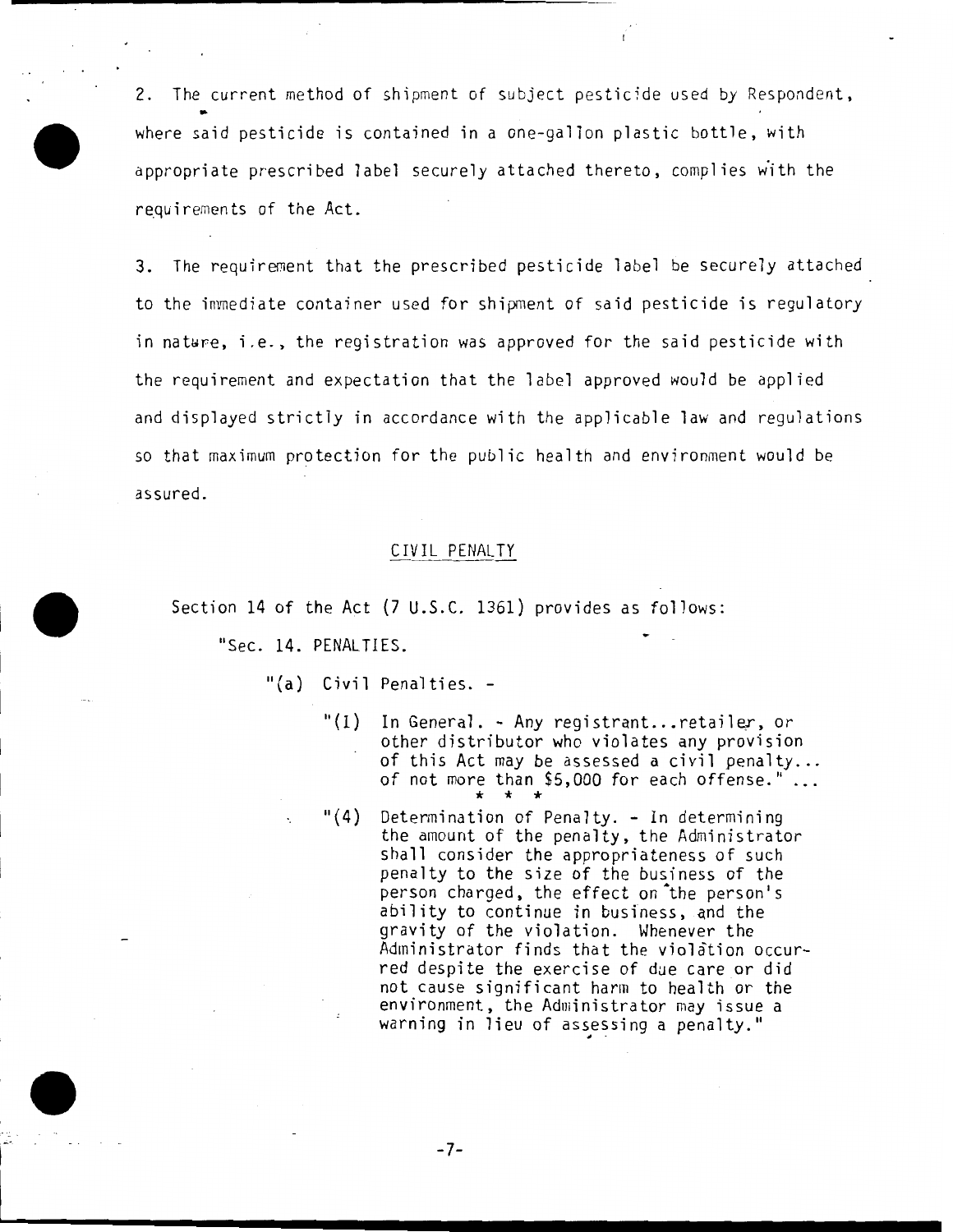The penalty proposed by the Complainant was derived in accordance with Guidelines for the Assessment of Civil Penalties (39 FR 27711 et seq). In its Prehearing Exchange, page 2 (dated January 25, 1982), Complainant conceded that Respondent's tax return established its gross income for 1980 at an amount under \$1,000,000; and since Count I of the Complaint was by it withdrawn, proposed that the penalty appropriately to be assessed for the violation charged by Count II should be \$4,420, the amount provided in the assessment matrix for Category IV Respondents.

..

The regulation respecting the amount of the civil penalty (40 CFR 22.27, "Initial decision"), provides as follows:

> "(b) Amount of civil penalty. If the Presiding Officer determines that a violation has occurred, the Presiding Officer shall determine the dollar amount of the recommended civil penalty to be assessed in the initial decision in accordance with any criteria set forth in the Act relating to the proper amount of a civil penalty, and must consider any civil penalty guidelines issued under the Act. If the Presiding Officer decides to assess a penalty different in amount from the penalty recommended to be assessed in the complaint, the Presiding Officer shall set forth in the initial decision the specific reasons for the increase or decrease. The Presiding Officer shall not raise a penalty from that recommended to be assessed in the complaint if the respondent has defaulted."

Section 22.35(c) provides:

 $\degree$ (c) Evaluation of proposed civil penalty. In determining the dollar amount of the recommended civil penalty assessed in the initial decision, the Presiding Officer shall consider, in addition to the criteria listed in

-8-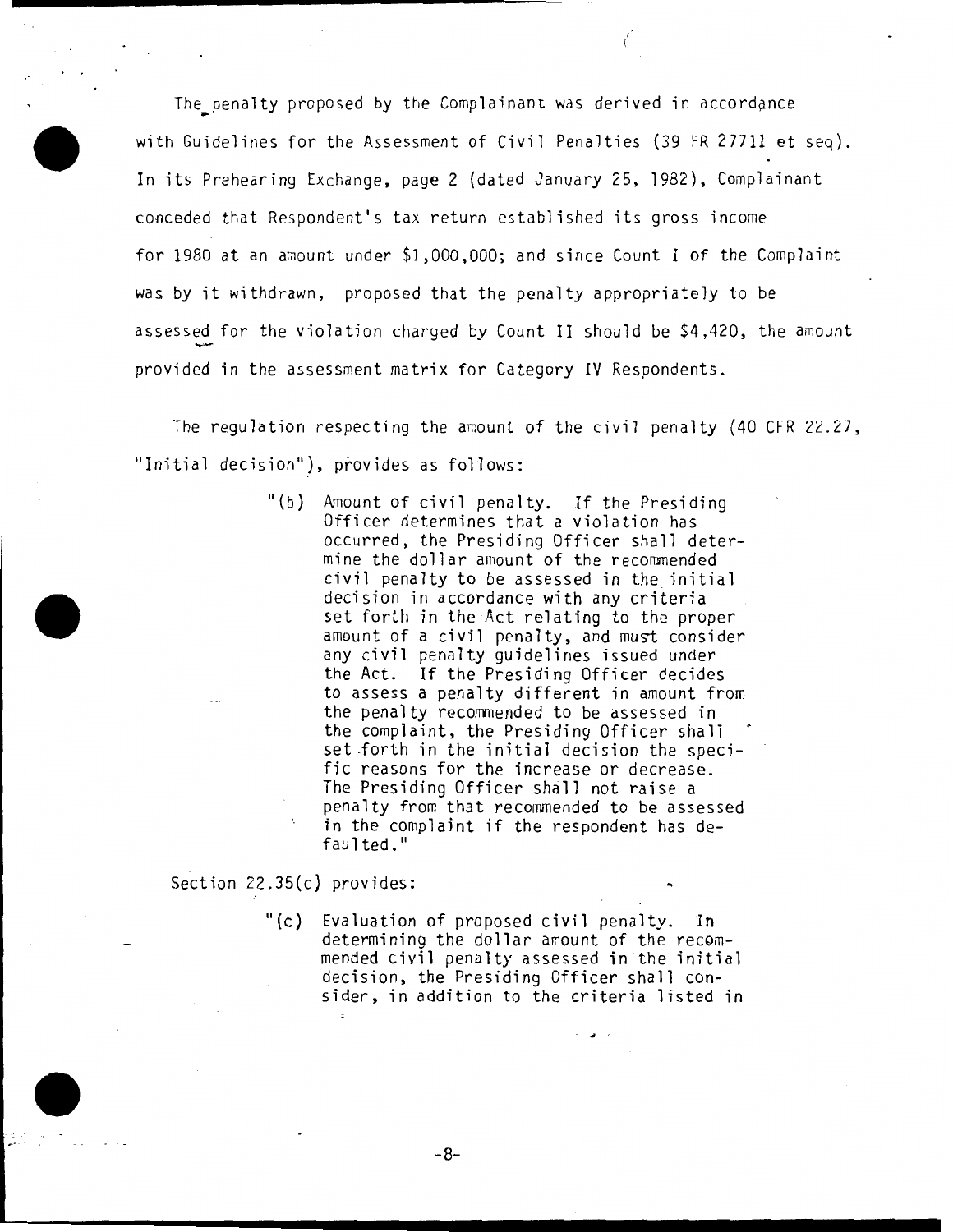section  $14(a)(3)^{*}$ of the Act, (1) respondent's<sub>.</sub><br>history of compliance with the Act, or its predecessor statute and (2) any evidence of good faith or lack thereof. The Presiding Officer must also consider the guidelines for the Assessment of Civil Penalties published in the FEDERAL REGISTER (39 FR 27711), and any amendments or supplenents thereto."

(

The civil penalty guidelines provide the amount of the civil penalty, here proposed, by consideration of the offense charged and the size of Respondent's business. I find no evidence that Respondent's ability to continue in business will be affected should the proposed amount be assessed. The Act further provides that the gravity of the violation be considered. Gravity of the violation should be determined by consideration of both the possible peril that might arise as a result of the violation, and the seriousness of the misconduct of the violator necessarily attendant. Whereas, intent to violate is not a factor to be determined in establishing the violation charged, lack of intent can be considered as a mitigating factor in determining gravity of violation from the standpoint of the misconduct of the violator.

In the instant case, the shipment was made to demonstrate Respondent's Fogging Machine. It appears that it was advantageous, from the standpoint of selling said machine, if, when the machine was unpacked, the pesticide was already in the machine, so that the prospective buyer was not required to open the pesticide container and empty its contents into the Fogging -Machine prior to use. Respondent's effort to achieve this advantage and at the same time to supply the information required by the Act was to "tie" a cellophane packet containing infonnation, including cautionary language,

The subsection referred to is subsection  $(4)$ .

-9-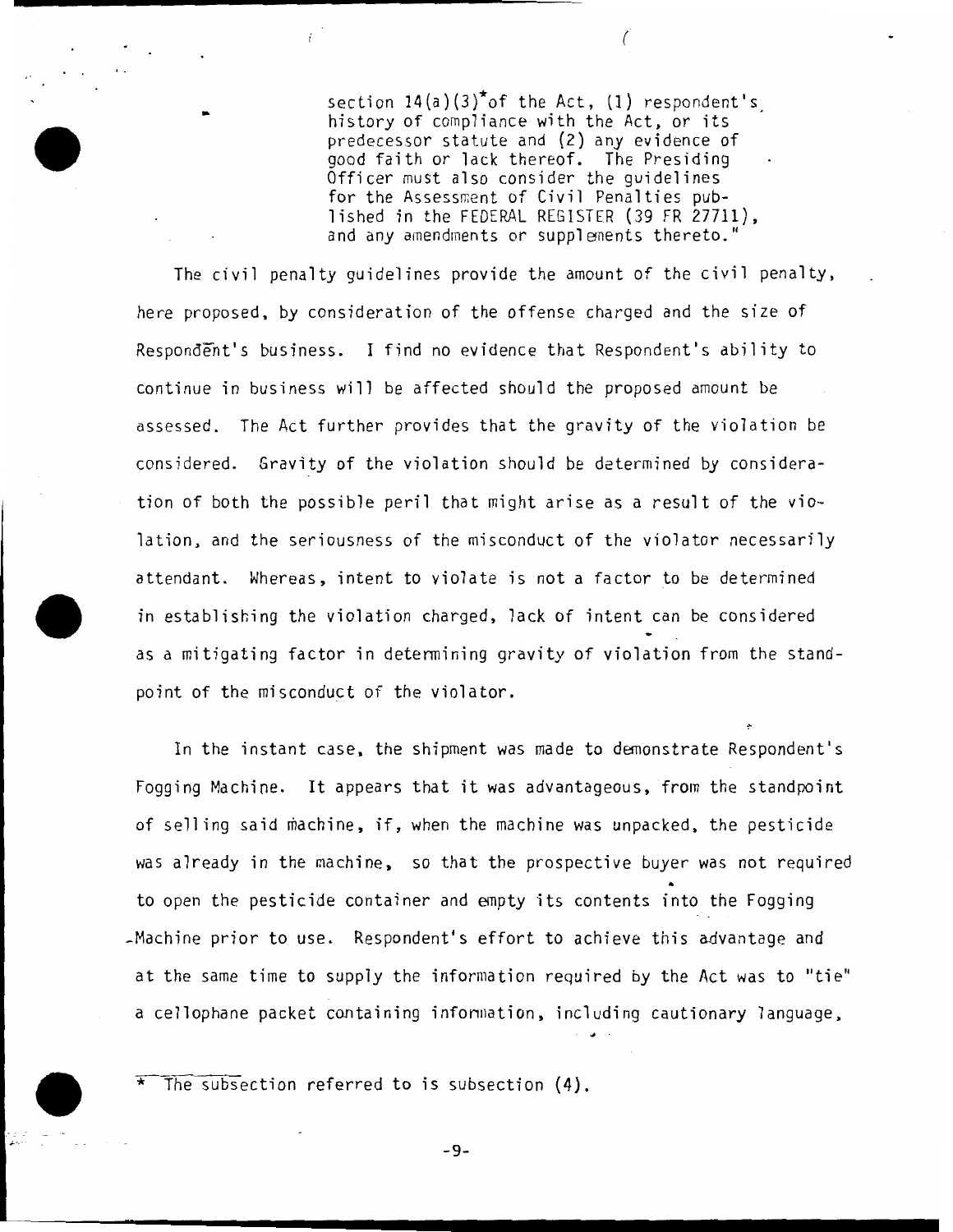to the handle of the machine. In recognition that the former method of shipment did not comply with, but allegedly violated, the Act, Respondent currently securely attaches the label to a one-gallon plastic bott1e containing the pesticide which is shipped in the same carton with the Fogging Machine but as a "separate entity." (T.23)

.......... \_\_\_\_\_\_\_\_\_\_\_\_\_\_ \_\_

Respondent contends that the former method of shipment was "substantial compliance" with the Act. I do not agree. The former method of shipment was "attempted compliance" - but its use was motivated, in the main, to facilitate easier demonstration and sale of his product.

The omission here considered is a regulatory offense which violates a statute which is remedial in nature. Strict compliance with 40 CFR 162.10(4), promulgated pursuant to the Act, is required to provide adequate protection to the public (Belsinger v. D.C., 295 FS 159, affd. 436 F2d 214; Tcherepen v. Knight, 389 US 332, 88 S.Ct. 548 (1967))

It is unquestioned that subject label requirements, governing the handling and use of the pesticide, are essential to adequately protect the public. The public is comprised of persons who come into contact with the pesticide as well as those responsible for its handling and use.

The desirability and purpose of securely attaching the label to the pesticide container should also be apparent. From a purely objective viewpoint, there is a crucial time during the period of use when the label should or might be consul ted. "Directions" and "Warnings" should be immediately apparent and ayailable if adequate protection of the public is to be effectuated. Any possibility that the user will be required to "seek

-10-

 $, \cdots$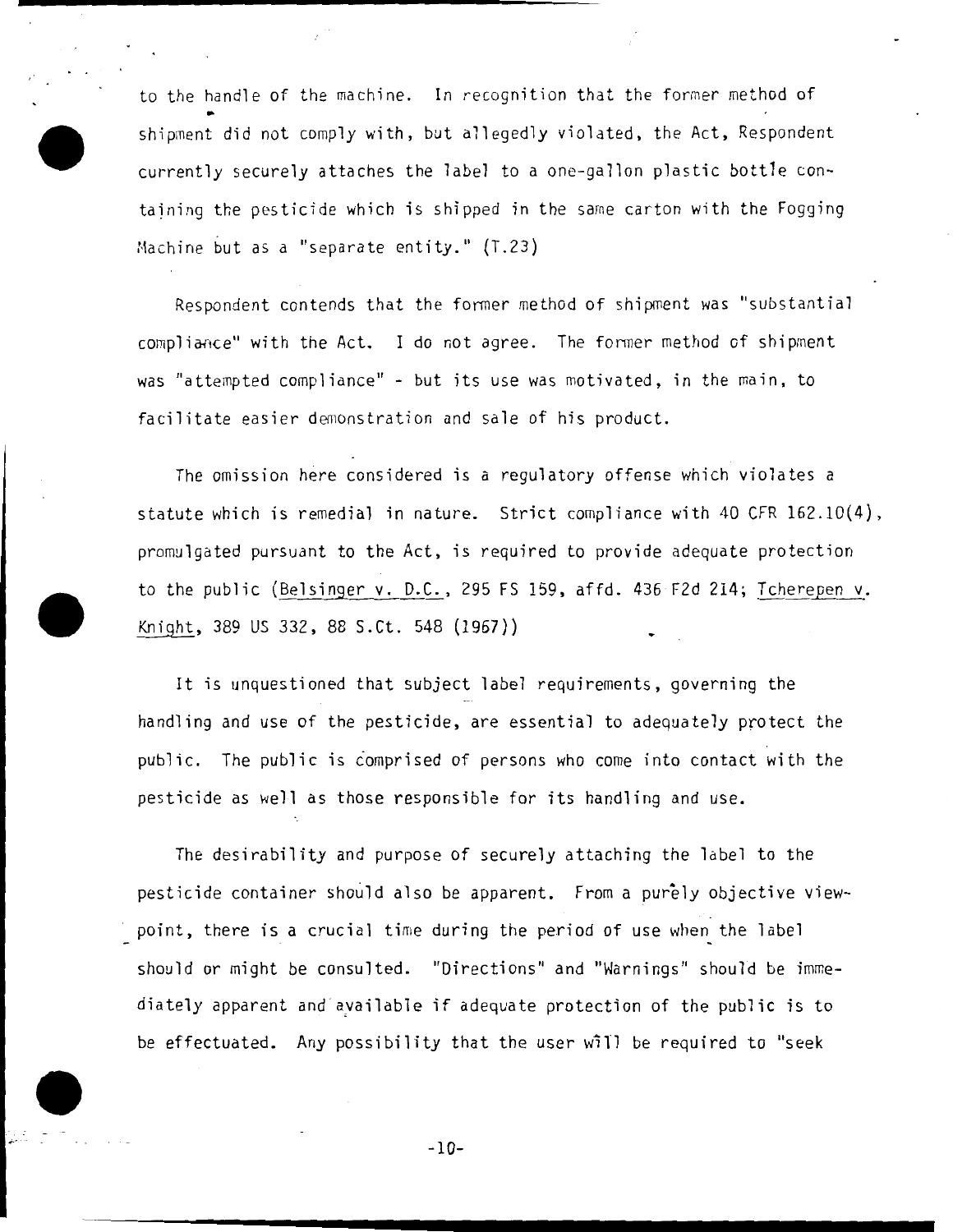out" the label directions increases the probability that the directions will not be adequately followed or heeded.

/ \

Minor variations from the prescribed procedures might seem trivial where but one instance is considered. However, such variations, contrived to fit the convenience or the whims of each particular distributor or user, could be as varied as the circumstances under which such use is permitted.

As was observed in Wickard v. Filburn, 317 US 111, 63 S.Ct. 82:

"(Respondent's) violation, taken together with that of many others, is far from trivial." -

Any failure to apply adequate sanctions where the Act is violated will, in effect, invite violations in increasing numbers which could ultimately frustrate, and even defeat, the scheme of regulation contemplated by the Act. (Wickard, supra; Re: I.D. Russell Co. Labs, l.F. & R. ~ocket No. VII-189C (1976)).

I have also considered that the labeling material accompanying the machine was, on this record, accurate and adequate, if consulted by the user; and that Respondent, in good faith, acted to repackage his shipment to comply with the requirements of the Act when he was advised regarding subject violation. Both are mitigating factors, as is the fact that Respondent has no history of past violations, and have been accorded appropriate weight in determining the amount of the civil penalty ·to be assessed.

-11-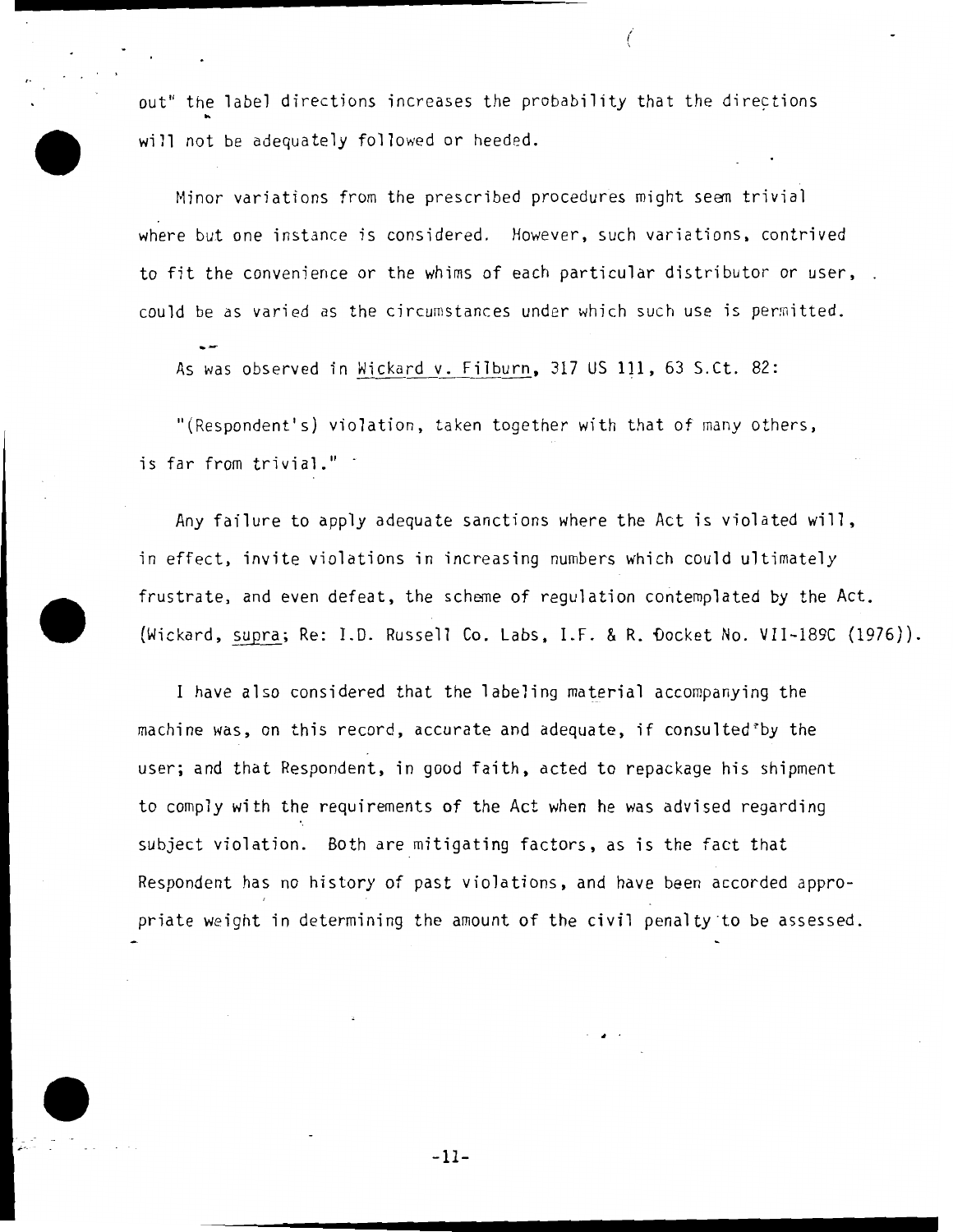On consideration of the facts in the record and the provisions of the law and regulations pertinent hereto, and for the reasons above set forth, I find that an appropriate civil penalty to be assessed for the violation here found should be, and it is hereby proposed, in the amount of  $$2,100$ .

# PROPOSED FINAL ORDER *1J*

1. Pursuant to Section 14(a) of the Federal Insecticide, Fungicide and Rodenticide Act, as amended, a civil penalty of \$2,100 is hereby assessed against Respondent, Aero-Master, Inc., for the violation of Act found herein.

2. Payment of the full amount of the civil penalty assessed shall be made within sixty (60) days after receipt of the Final Order by forwarding to the Regional Hearing Clerk, U.S. Environmental Protection Agency, Region VII, a cashier's or certified check payable to the Treasurer, United States of .America.

DATED:

,  $\frac{1}{n}$ ,  $\frac{1}{n}$ ,  $\frac{1}{n}$ 

Marvin E. Jones Administrative Law Judge

40 CFR 22.27(c) provides that this initial decision shall become the  $1/$ final order of the Administrator within forty-five (45) days after its service upon the parties unless (1) an appeal is taken by a party to the proceedings, or (2) the Administrator elects, sua sponte, to review the initial decision.